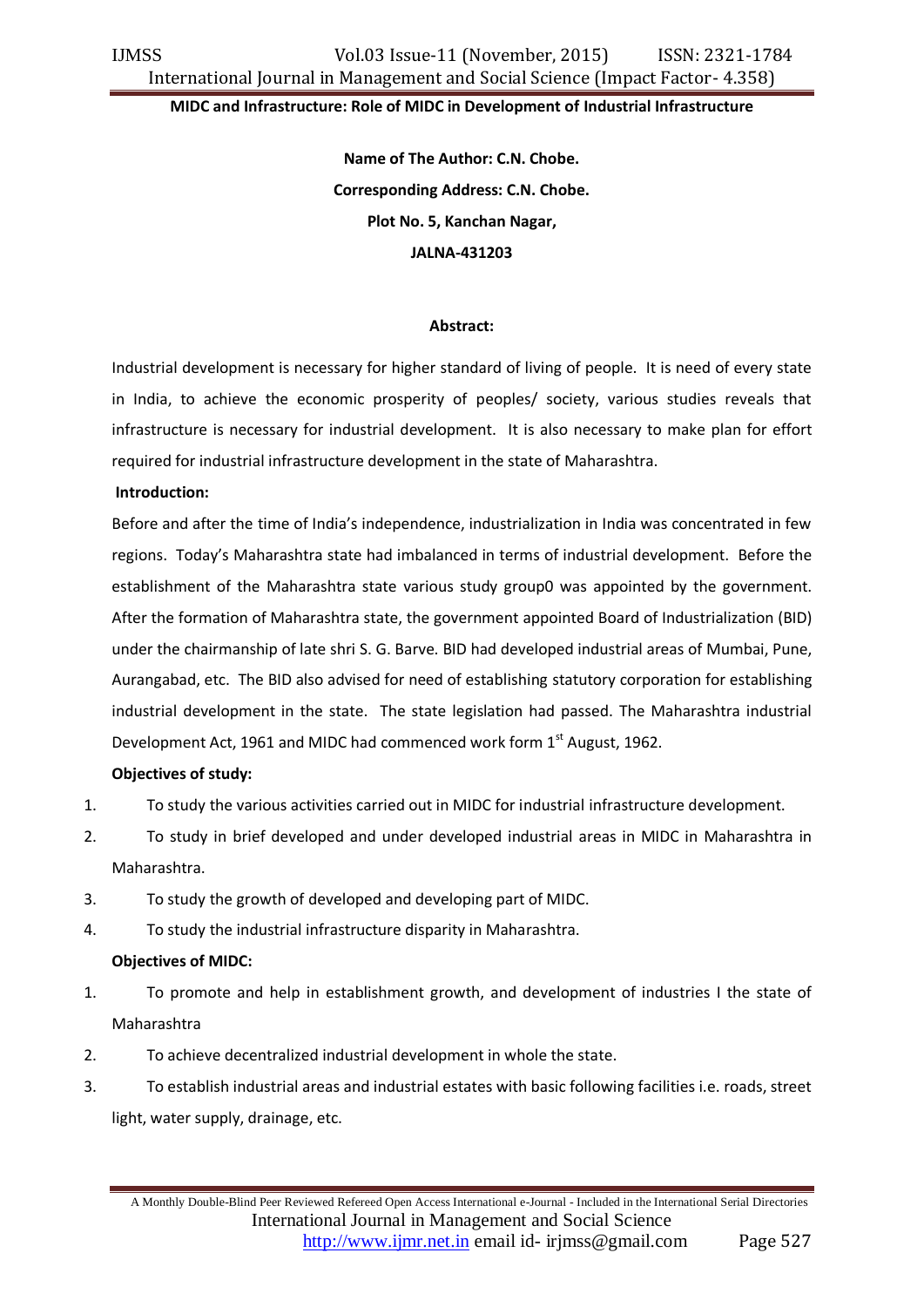## **Review of Literature:**

Dr. K.N. Kagde attempted to examine the backwardness of Marathwada region. The author stressed in his study that Marathwada was one of the most backward region of Maharashtra state in respects, particulars industry, infrastructure, entrepreneurship, agriculture etc. Dr. R. P. Kurulkar reviewed industrial development of Marathwada region and concluded that the industrial development of Marathwada picked up but the major part of the development took place in Aurangabad city only, the remaining 6 districts of the region not benefited to any great extent in the process of industrialization. The main reason for such uneven development was the better infrastructure facilities available in Aurangabad city in relation to other districts and places in the region. Dr. D.P. Palsapure made a study of industrial development of Maharashtra over the period from 1961 to 1985. The author concluded that Maharashtra state achieved significant progress in the industrial activities over the period of time and maintained its leading position in the county. It was also pointed that the disparities I the levels of industrial development among 4 regions, viz., Western Maharashtra , Konkan, VIdarbaha and Marathwada, of the state had to be reduced by adopting appropriate policy. Dr. M. A. Lokhande examined industrial development of Jalna district. The study revealed that industrially backward district remained backward for years because of insufficient infrastructure facilities in Marathwada region. The study pointed out that there were under developed infrastructural facilities in mini MIDC areas and growth centers. Therefore, industrialization process in the region could not accelerate in most of the mini MIDC areas. Dr. L. B. Bahir reviewed that contribution of MIDC in the light of its objectives to reduce the inter-regional industrial disparity in the state in general and inter-district industrial disparity in Aurangabad division in particular. Lokhande, M.A (2015) The sample entrepreneurs (274) were selected deliberately from four blocks/talukas as these are fast developing business centers. The sample constituted 55.47 percent male respondents and 44.53 percent female respondents having different socio-economic backgrounds. The researcher has tried to examine as to whether there is association between educational, occupational and social backgrounds and entrepreneurial skills developed among the respondent entrepreneurs?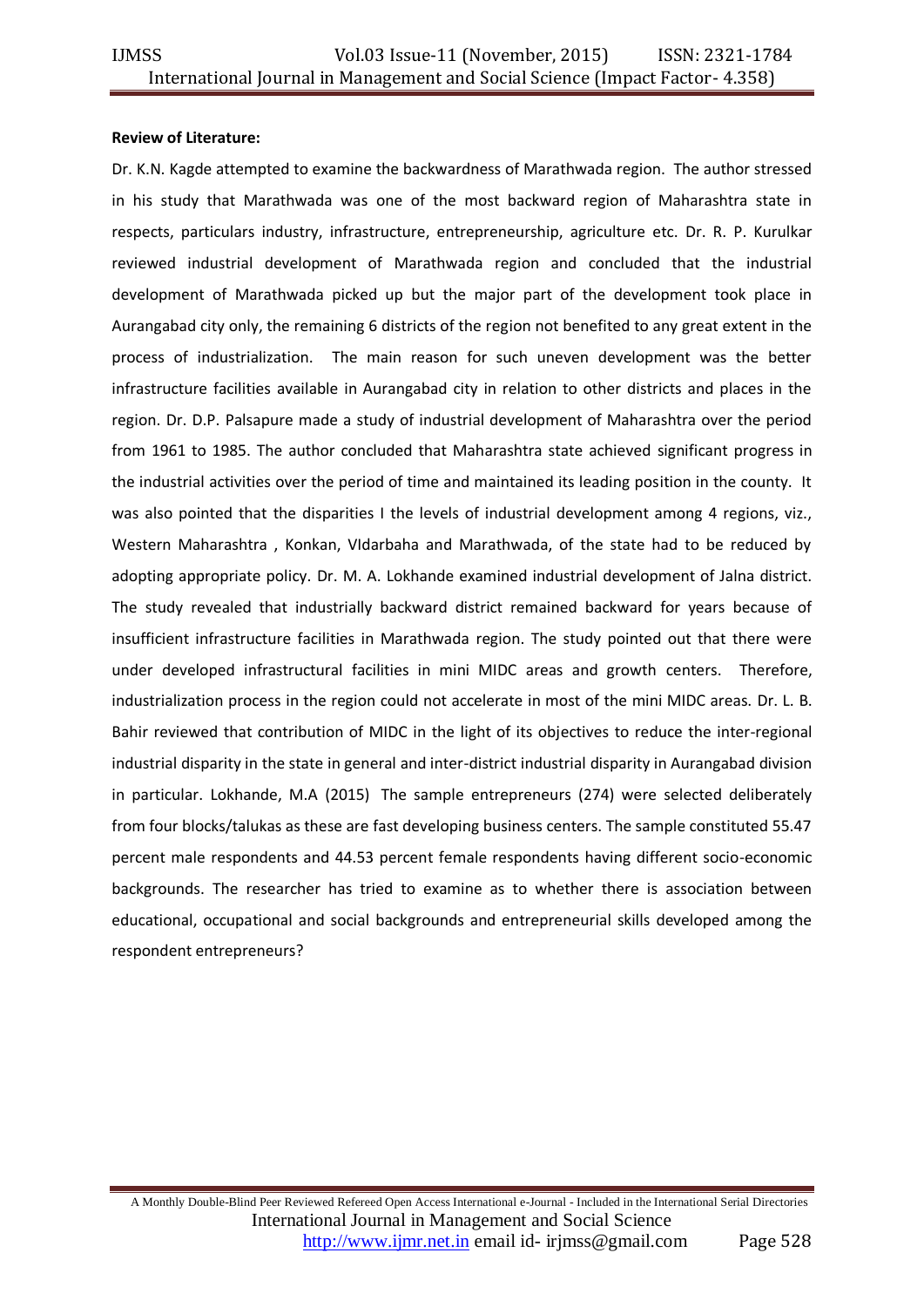## **Table 1. Land In Possession For Industrial Areas By MIDC**

Area in Hectares

| Sr.No | Name of Industrial area         | Total area in Possession as on 31st March 2000 |           |           | Total area in Possession as on 31st March 2009 |           |           |
|-------|---------------------------------|------------------------------------------------|-----------|-----------|------------------------------------------------|-----------|-----------|
|       |                                 | Government                                     | Private   | Total     | Government                                     | Private   | Total     |
|       | <b>Developed Parts</b>          |                                                |           |           |                                                |           |           |
|       | M.M.R. Division                 | 1,268.42                                       | 3,790.06  | 5,058.48  | 1,268.49                                       | 3,569.93  | 4,838.42  |
|       | P.M.R. Division                 | 293.34                                         | 1,123.99  | 1,417.33  | 308.13                                         | 1,353.54  | 1,661.67  |
|       | Total I. Developed Parts        | 1,561.76                                       | 4,914.05  | 6,475.81  | 1,576.62                                       | 4,923.47  | 6,500.09  |
| Ш.    | Developing Parts                |                                                |           |           |                                                |           |           |
| А.    | Konkan (Mumbai) Division        | 892.79                                         | 7,082.45  | 7,975.24  | 769.49                                         | 6,971.28  | 7,740.77  |
| В.    | <b>Nasik Division</b>           | 624.30                                         | 5,009.23  | 5,633.53  | 1,393.19                                       | 6,734.52  | 8,127.71  |
| C.    | <b>Pune Division</b>            | 371.17                                         | 8,457.76  | 8,828.93  | 589.50                                         | 9,755.47  | 10,344.97 |
| D.    | Aurangabad Division             | 464.85                                         | 7,380.11  | 7,844.96  | 484.89                                         | 7,325.65  | 7,810.54  |
| Ε.    | Amravati Division               | 755.74                                         | 5,609.86  | 6,365.60  | 755.20                                         | 5,616.26  | 6,371.46  |
| F.    | Nagpur Division                 | 900.97                                         | 7,386.71  | 8,287.68  | 920.82                                         | 7,893.29  | 8,814.11  |
|       | <b>Total II.Developed Parts</b> | 4,009.82                                       | 40,926.12 | 44,935.94 | 4,913.09                                       | 44,296.47 | 49,209.56 |
|       | <b>Grand Total</b>              | 5,571.58                                       | 45,840.17 | 51,411.75 | 6,489.71                                       | 49,219.94 | 55,709.65 |
|       | Mean                            | 696.45                                         | 5,730.02  | 6,426.47  | 811.21                                         | 6,152.49  | 6,963.71  |
|       | S.D.                            | 324.74                                         | 2,397.92  | 2,427.29  | 372.91                                         | 2,629.08  | 2,686.26  |
|       | C.V.                            | 46.63                                          | 41.85     | 37.77     | 45.97                                          | 42.73     | 38.58     |

Source: 38<sup>th</sup> and 47<sup>th</sup> Annual Report of MIDC.

It is observed from Table No.1 that, land possession for industrial area the Pune division has the highest share of

18.57%, Amravati division has the second largest number of industrial land areas, i.e. 15.82% followed by Nashik and

Pune division securing 14.59% and 13.89%incresed during study period.

 A Monthly Double-Blind Peer Reviewed Refereed Open Access International e-Journal - Included in the International Serial Directories International Journal in Management and Social Science http://www.ijmr.net.in email id- irjmss@gmail.com Page 527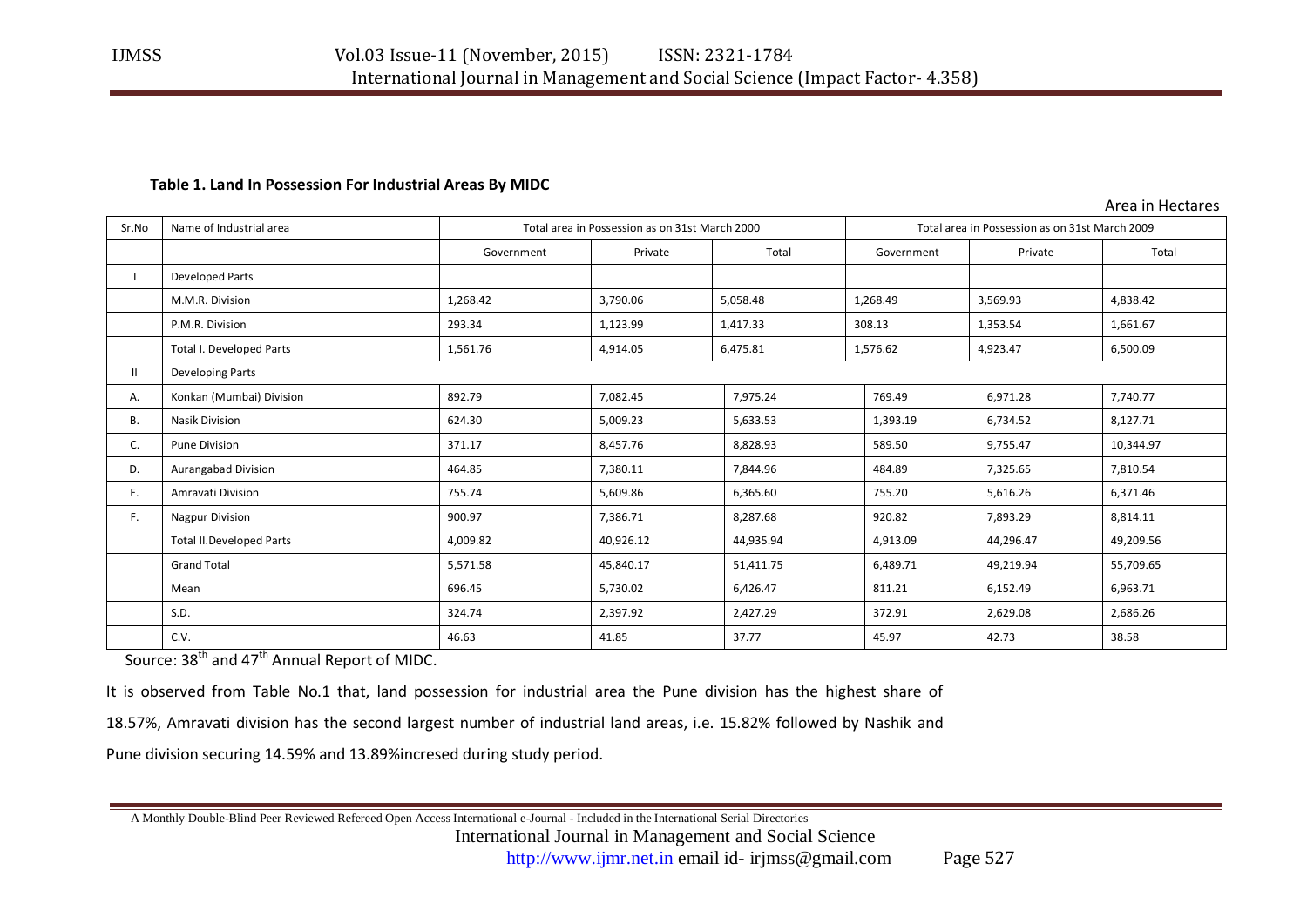# **Table 2. Statement of Industrial Plot Allotted by MIDC**

(In Numbers)

| Serial No.          | Name of Industrial area         | Allotment of Industrial plots as on 31st March 2000 |            | Allotment of Industrial plots as on 31st March 2009 |            |
|---------------------|---------------------------------|-----------------------------------------------------|------------|-----------------------------------------------------|------------|
|                     | <b>Developed Parts</b>          |                                                     | Percentage |                                                     | Percentage |
|                     | M.M.R. Division                 | 5,811.00                                            | 19.04      | 6,533.00                                            | 15.98      |
|                     | P.M.R. Division                 | 1,883.00                                            | 6.17       | 1,957.00                                            | 4.79       |
|                     | <b>Total I.Developed Parts</b>  | 7,694.00                                            | 25.20      | 8,490.00                                            | 20.77      |
| Ii Developing Parts |                                 |                                                     |            |                                                     |            |
| А.                  | Konkan (Mumbai) Division        | 3,771.00                                            | 12.35      | 4,680.00                                            | 11.45      |
| Β.                  | Nashik Division                 | 5,360.00                                            | 17.56      | 6,620.00                                            | 16.20      |
| C.                  | <b>Pune Division</b>            | 5,497.00                                            | 18.01      | 8,213.00                                            | 20.09      |
| D.                  | <b>Aurangabad Division</b>      | 4,027.00                                            | 13.19      | 6,304.00                                            | 15.42      |
| E.                  | Amravati Division               | 1,694.00                                            | 5.55       | 2,860.00                                            | 7.00       |
| F.                  | <b>Nagpur Division</b>          | 2,484.00                                            | 8.14       | 3,709.00                                            | 9.07       |
|                     | <b>Total II.Developed Parts</b> | 22,833.00                                           | 74.80      | 32,386.00                                           | 79.23      |
|                     | <b>Grand Total</b>              | 30,527.00                                           | 100.00     | 40,876.00                                           | 100.00     |
|                     | Mean                            | 3,815.88                                            |            | 5,109.50                                            |            |
|                     | S.D.                            | 1,658.31                                            |            | 2,155.09                                            |            |
|                     | C.V.                            | 43.46                                               |            | 42.18                                               |            |

Source: 38<sup>th</sup> and 47<sup>th</sup> Annual Report of MIDC.

Note: Figures in bracket shows percentage to total.

A Monthly Double-Blind Peer Reviewed Refereed Open Access International e-Journal - Included in the International Serial Directories

International Journal in Management and Social Science

http://www.ijmr.net.in email id- irjmss@gmail.com Page 528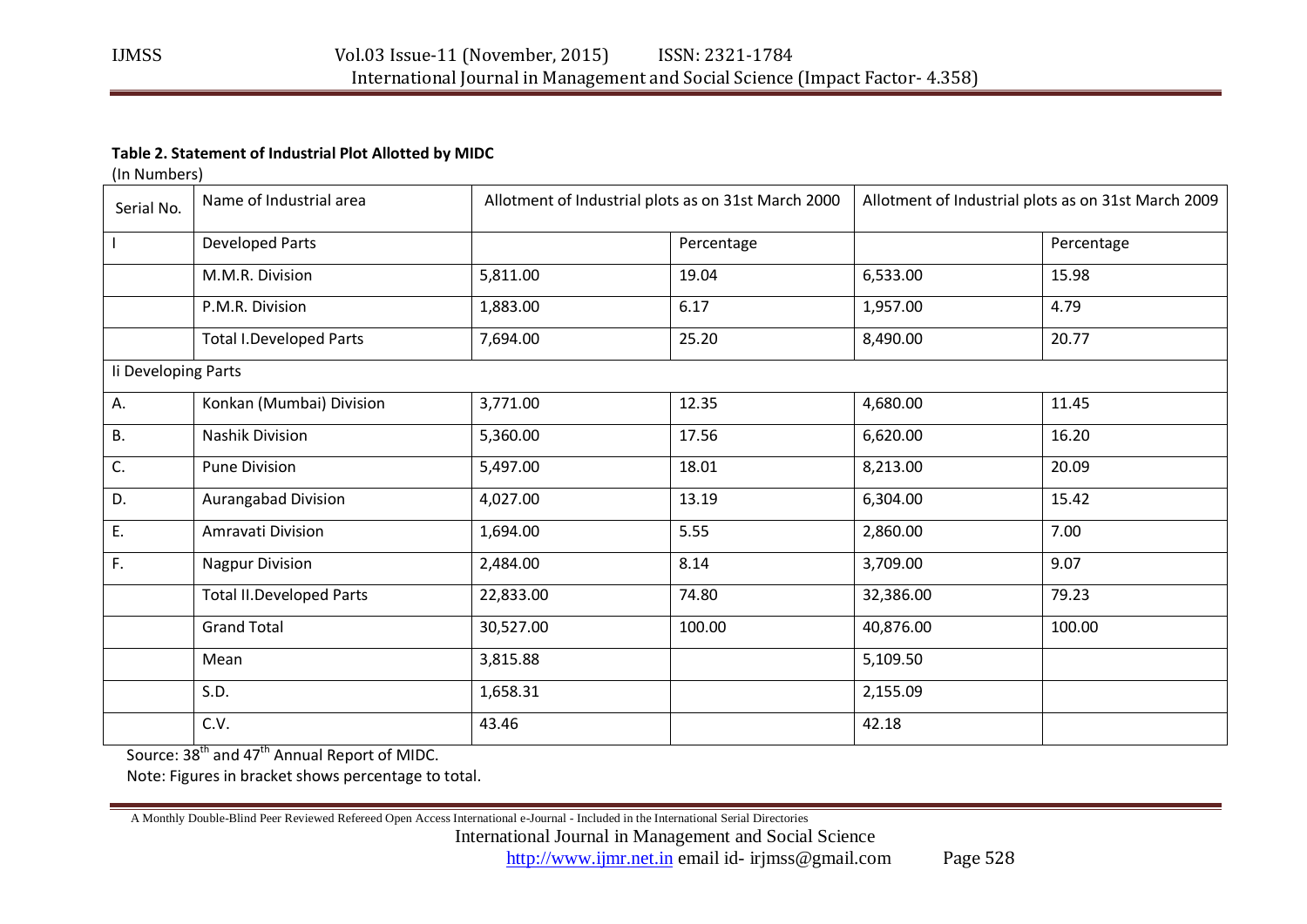It is noted from Table No.2 that, the Pune division has secured highest share percentage of 20.09% in the industrial plot allotted by MIDC, Nashik division of

16.20% being second position and Pune M.M.R. division and Amravati division least share of 4.79% and 7% Division has slide down during study period.

## **Table 3. Statement of Commercial Plot Allotted by MIDC**

(In Numbers)

|              | Name of Industrial area   | Allotment of Commercial plots as on 31st March 2000 |            | Allotment of Commercial plots as on 31st March 2009 |            |
|--------------|---------------------------|-----------------------------------------------------|------------|-----------------------------------------------------|------------|
| Serial No.   |                           |                                                     |            |                                                     |            |
|              | Developed Parts           |                                                     | Percentage |                                                     | Percentage |
|              | M.M.R. Division           | 134.00                                              | 6.54       | 180.00                                              | 5.75       |
|              | P.M.R. Division           | 144.00                                              | 7.02       | 247.00                                              | 7.90       |
|              | Total I .Developed Parts  | 280.00                                              | 13.66      | 427.00                                              | 13.65      |
| $\mathbf{H}$ | Developing Parts          |                                                     |            |                                                     |            |
| А.           | Konkan (Mumbai) Division  | 307.00                                              | 14.98      | 478.00                                              | 15.28      |
| <b>B.</b>    | Nashik Division           | 304.00                                              | 14.83      | 438.00                                              | 14.00      |
| C.           | Pune Division             | 174.00                                              | 8.49       | 390.00                                              | 12.47      |
| D.           | Aurangabad Division       | 621.00                                              | 30.29      | 831.00                                              | 26.57      |
| E.           | Amravati Division         | 45.00                                               | 2.20       | 102.00                                              | 3.26       |
| F.           | <b>Nagpur Division</b>    | 319.00                                              | 15.56      | 462.00                                              | 14.77      |
|              | Total II. Developed Parts | 1,770.00                                            | 86.34      | 2,701.00                                            | 86.35      |
|              | <b>Grand Total</b>        | 2,050.00                                            | 100.00     | 3,128.00                                            | 100.00     |
|              | Mean                      | 256.00                                              |            | 391.00                                              |            |
|              | S.D.                      | 177.59                                              |            | 225.89                                              |            |
|              | C.V.                      | 69.37                                               |            | 57.77                                               |            |

Source: 38<sup>th</sup> and 47<sup>th</sup> Annual Report of MIDC.

Note: Figures in bracket shows percentage to total.

A Monthly Double-Blind Peer Reviewed Refereed Open Access International e-Journal - Included in the International Serial Directories

International Journal in Management and Social Science

http://www.ijmr.net.in email id- irjmss@gmail.com Page 529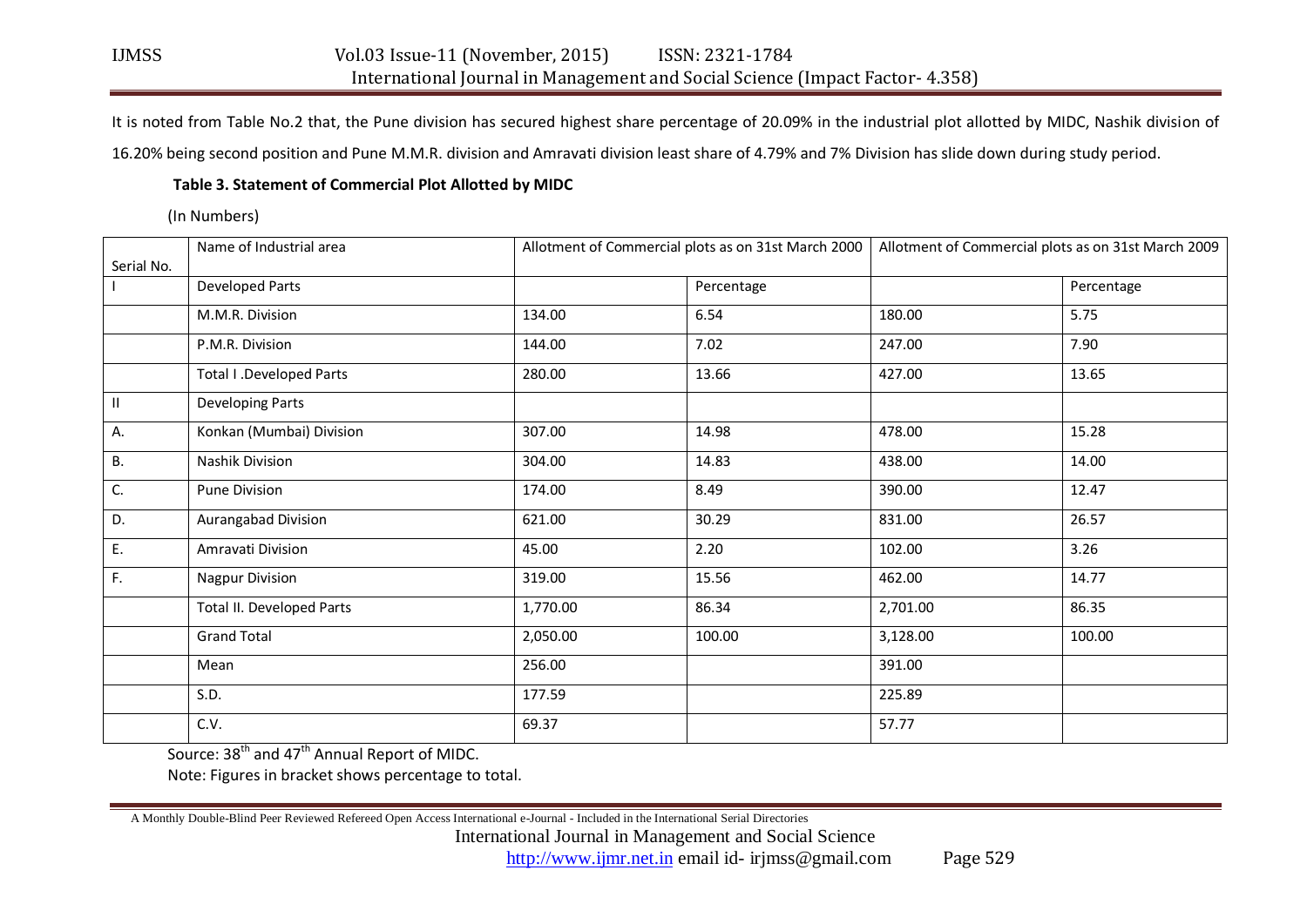It is seen from Table No.3 that, commercial plot allotted by MIDC the Aurangabad division has the highest share of 26.5% Konkan division of 15.28% and the Amravati division being at least position with 3.26% share only. In respect of commercial plots the disparity has slide down from 69.37% in the year 1999-2000 to 57.77% in the year 2008-09.

|              | Name of Industrial area         | Allotment of Amenity plots as on 31st March 2000 |            | Allotment of Amenity plots as on 31st March 2009 |            |  |
|--------------|---------------------------------|--------------------------------------------------|------------|--------------------------------------------------|------------|--|
| Serial No.   |                                 |                                                  |            |                                                  |            |  |
|              | <b>DEVELOPED PARTS</b>          |                                                  | Percentage |                                                  | Percentage |  |
|              | M.M.R. Division                 | 164.00                                           | 18.70      | 201.00                                           | 16.82      |  |
|              | P.M.R. Division                 | 87.00                                            | 9.92       | 107.00                                           | 8.95       |  |
|              | Total I .Developed Parts        | 251.00                                           | 28.62      | 308.00                                           | 25.77      |  |
| $\mathbf{H}$ | <b>DEVELOPING PARTS</b>         |                                                  | 0.00       |                                                  | 0.00       |  |
| А.           | Konkan (Mumbai) Division        | 103.00                                           | 11.74      | 159.00                                           | 13.31      |  |
| В.           | Nashik Division                 | 108.00                                           | 12.31      | 138.00                                           | 11.55      |  |
| C.           | Pune Division                   | 173.00                                           | 19.73      | 244.00                                           | 20.42      |  |
| D.           | Aurangabad Division             | 149.00                                           | 16.99      | 222.00                                           | 18.58      |  |
| Ε.           | Amravati Division               | 37.00                                            | 4.22       | 51.00                                            | 4.27       |  |
| F.           | <b>Nagpur Division</b>          | 56.00                                            | 6.39       | 73.00                                            | 6.11       |  |
|              | <b>Total II.Developed Parts</b> | 626.00                                           | 71.38      | 887.00                                           | 74.23      |  |
|              | <b>Grand Total</b>              | 877.00                                           | 100.00     | 1,195.00                                         | 100.00     |  |
|              | Mean                            | 109.63                                           |            | 149.38                                           |            |  |
|              | S.D.                            | 47.35                                            |            | 71.26                                            |            |  |
|              | C.V.                            | 43.19                                            |            | 47.70                                            |            |  |

## **Table 4. Statement of Amenity Plot Allotted by MIDC** (In Numbers)

Source: 38<sup>th</sup> and 47<sup>th</sup> Annual Report of MIDC.

Note: Figures in bracket shows percentage to total.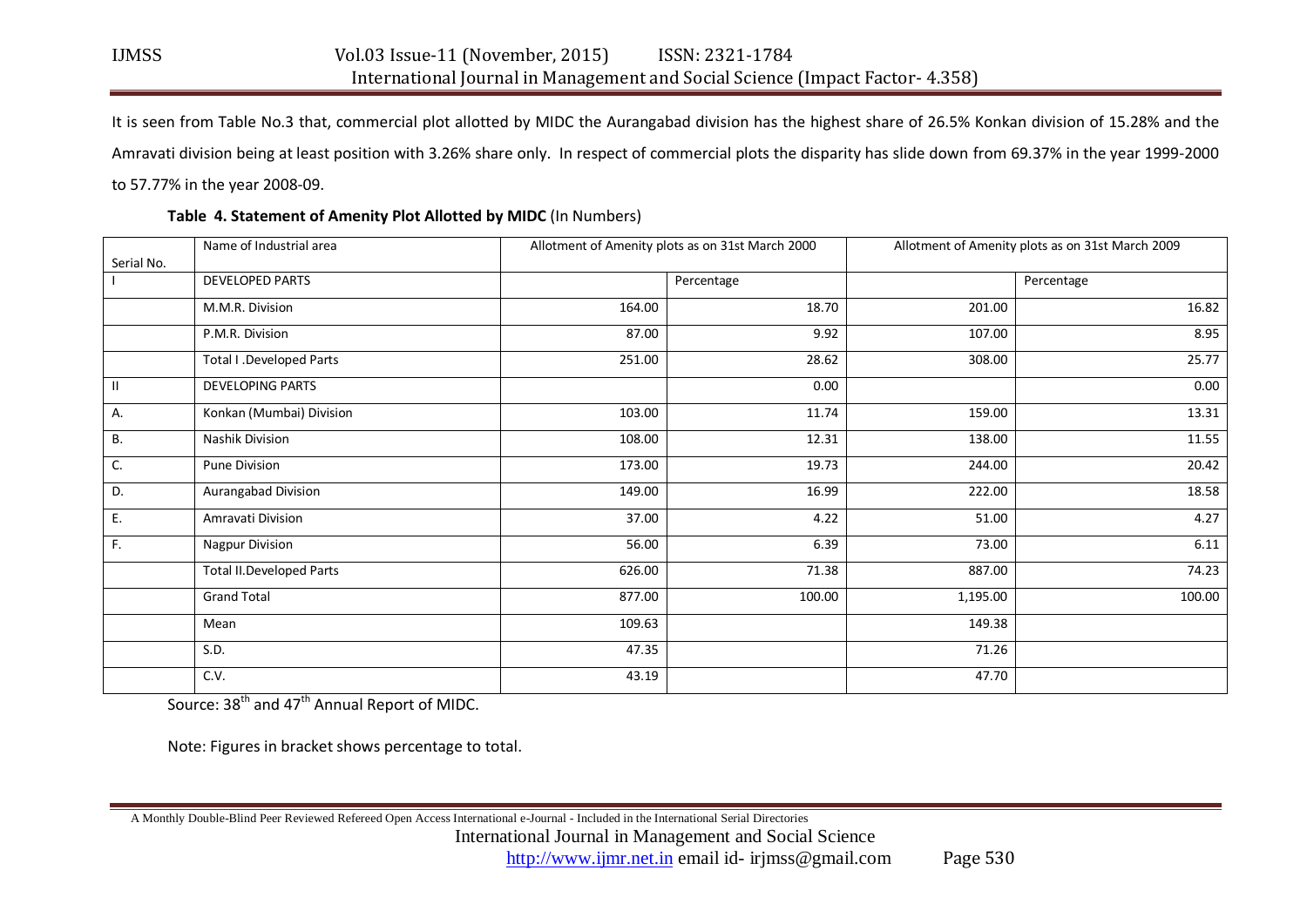Table No.4- In the case of Amenity plot allotted the M.M.R. division at first rank by securing 25.77% Pune division on at second, securing 20.42% share and the

Amravati division has the least share of 4.27%. It is also seen that industrial disparity has slowly increased.

# **Table 5. Statement of Small Plots Allotted by MIDC** (In Numbers)

|            | Name of Industrial area         |          | Allotment of Small plots as on 31st March 2000 |          | Allotment of Small plots as on 31st March 2009 |  |  |
|------------|---------------------------------|----------|------------------------------------------------|----------|------------------------------------------------|--|--|
| Serial No. |                                 |          |                                                |          |                                                |  |  |
|            | <b>Developed Parts</b>          |          | Percentage                                     |          | Percentage                                     |  |  |
|            | M.M.R. Division                 | 433.00   | 19.40                                          | 720.00   | 20.62                                          |  |  |
|            | P.M.R. Division                 | 413.00   | 18.50                                          | 550.00   | 15.75                                          |  |  |
|            | <b>Total I.Developed Parts</b>  | 846.00   | 37.90                                          | 1,270.00 | 36.37                                          |  |  |
| Ш          | Developing Parts                |          |                                                |          |                                                |  |  |
| А.         | Konkan (Mumbai) Division        | 275.00   | 12.32                                          | 420.00   | 12.03                                          |  |  |
| В.         | Nashik Division                 | 278.00   | 12.46                                          | 428.00   | 12.26                                          |  |  |
| C.         | Pune Division                   | 622.00   | 27.87                                          | 711.00   | 20.36                                          |  |  |
| D.         | Aurangabad Division             | 127.00   | 5.69                                           | 506.00   | 14.49                                          |  |  |
| Ε.         | Amravati Division               | 38.00    | 1.70                                           | 41.00    | 1.17                                           |  |  |
| F.         | Nagpur Division                 | 46.00    | 2.06                                           | 116.00   | 3.32                                           |  |  |
|            | <b>Total II.Developed Parts</b> | 1,386.00 | 62.10                                          | 2,222.00 | 63.63                                          |  |  |
|            | <b>Grand Total</b>              | 2,232.00 | 100.00                                         | 3,492.00 | 100.00                                         |  |  |
|            | Mean                            | 279.00   |                                                | 436.50   |                                                |  |  |
|            | S.D.                            | 205.22   |                                                | 248.69   |                                                |  |  |
|            | C.V.                            | 73.56    |                                                | 56.97    |                                                |  |  |

Source: 38<sup>th</sup> and 47<sup>th</sup> Annual Report of MIDC.

Note: Figures in bracket shows percentage to total.

 A Monthly Double-Blind Peer Reviewed Refereed Open Access International e-Journal - Included in the International Serial Directories International Journal in Management and Social Science http://www.ijmr.net.in email id- irjmss@gmail.com Page 531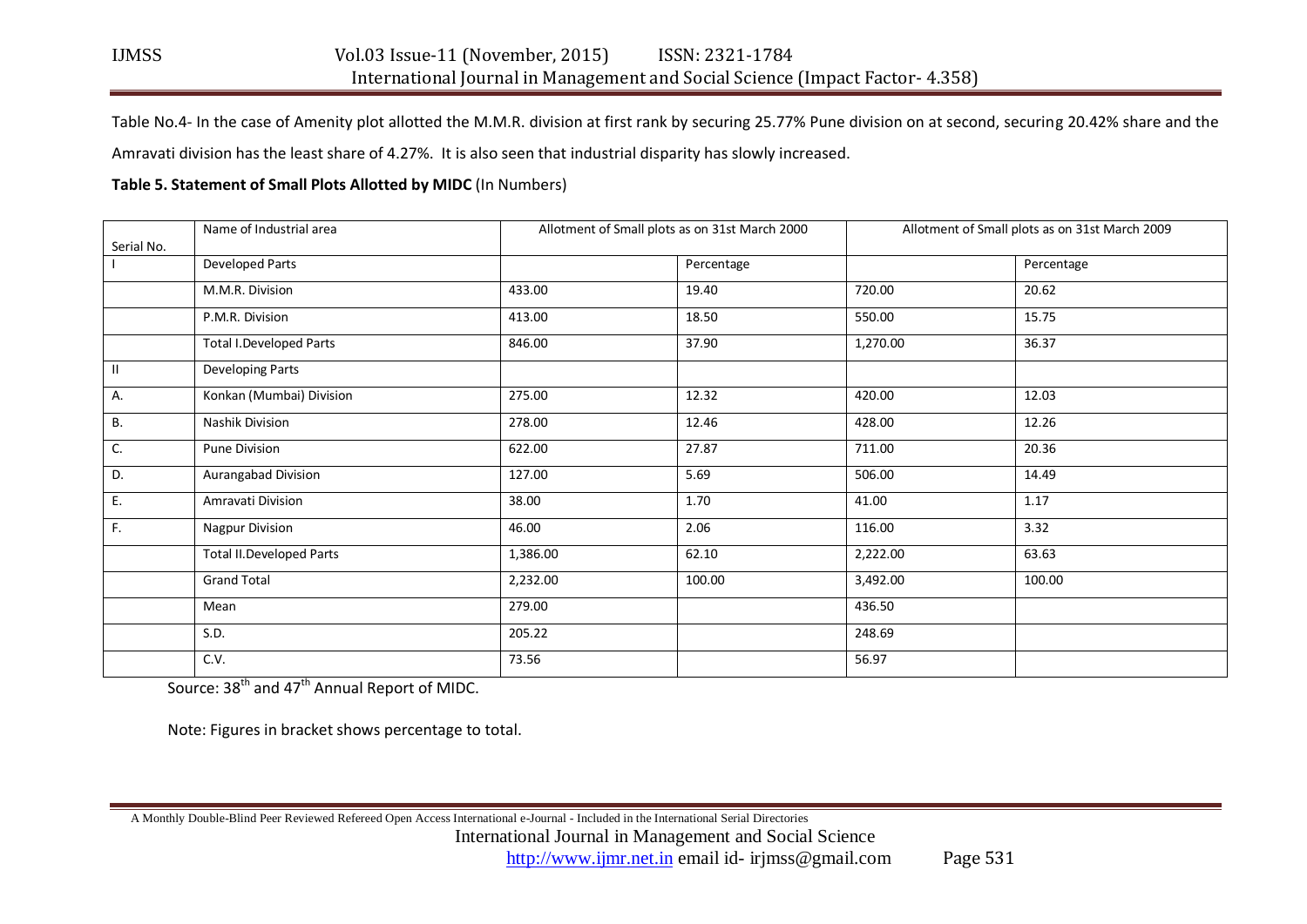On the analysis of Table NO.5, it is observed that, in respect small plots allotted M.M.R. division has on first position with 20.62% Aurangabad division has on second of 20.36% and again Amravati division has on least position with 1.17% disparity in this regard has also decreased.

## **Table 6. Statement of Built-Up Sheds Allotted by MIDC**

|              | (In Numbers)                    |                                                   |            |                                                   |            |
|--------------|---------------------------------|---------------------------------------------------|------------|---------------------------------------------------|------------|
| Serial No.   | Name of Industrial area         | Allotment of Built-Up Sheds as on 31st March 2000 |            | Allotment of Built-Up Sheds as on 31st March 2009 |            |
|              | <b>DEVELOPED PARTS</b>          |                                                   | Percentage |                                                   | Percentage |
|              | M.M.R. Division                 | 1,379.00                                          | 37.60      | 1,386.00                                          | 35.57      |
|              | P.M.R. Division                 | 345.00                                            | 9.41       | 345.00                                            | 8.86       |
|              | <b>Total I.Developed Parts</b>  | 1,724.00                                          | 47.00      | 1,731.00                                          | 44.43      |
| $\mathbf{H}$ | <b>DEVELOPING PARTS</b>         |                                                   |            |                                                   |            |
| А.           | Konkan (Mumbai) Division        | 263.00                                            | 7.17       | 318.00                                            | 8.16       |
| <b>B.</b>    | Nashik Division                 | 546.00                                            | 14.89      | 584.00                                            | 14.99      |
| C.           | <b>Pune Division</b>            | 514.00                                            | 14.01      | 581.00                                            | 14.91      |
| D.           | Aurangabad Division             | 309.00                                            | 8.42       | 346.00                                            | 8.88       |
| Ε.           | Amravati Division               | 104.00                                            | 2.84       | 103.00                                            | 2.64       |
| F.           | <b>Nagpur Division</b>          | 208.00                                            | 5.67       | 233.00                                            | 5.98       |
|              | <b>Total II.Developed Parts</b> | 1,944.00                                          | 53.00      | 2,165.00                                          | 55.57      |
|              | <b>Grand Total</b>              | 3,668.00                                          | 100.00     | 3,896.00                                          | 100.00     |
|              | Mean                            | 458.50                                            |            | 487.00                                            |            |
|              | S.D.                            | 399.99                                            |            | 397.68                                            |            |
|              | C.V.                            | 87.24                                             |            | 81.66                                             |            |

Source: 38<sup>th</sup> and 47<sup>th</sup> Annual Report of MIDC.

Note: Figures in bracket shows percentage to total.

A Monthly Double-Blind Peer Reviewed Refereed Open Access International e-Journal - Included in the International Serial Directories

International Journal in Management and Social Science

http://www.ijmr.net.in email id- irjmss@gmail.com Page 532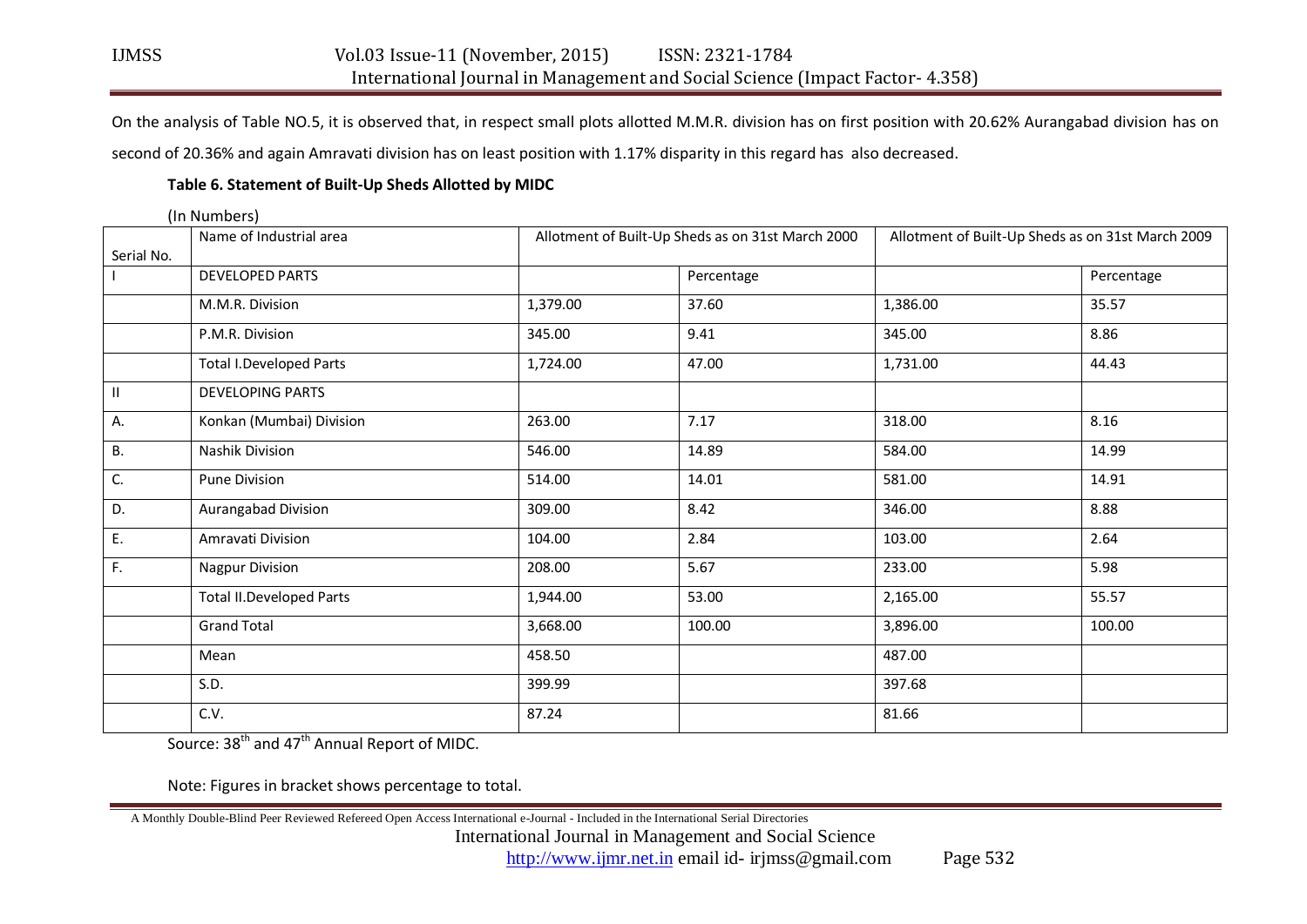Table No.6 It has in respect of Built-up sheds allotted by MIDC it is seen that M.M.R. division has the highest share of 35.57% Nashik division has the second largest number of Built up sheds allotted i.e. 14.99%, M.M.R., Nashik and Pune division are above the average i.e. 487.00.

#### **Table 7. Statement of Industrial Galas Allotted by MIDC**

(In Numbers)

| Serial No.    | Name of Industrial area         | Allotment of Industrial Galas as on 31st March 2000 |            | Allotment of Industrial Galas as on 31st March 2009 |            |  |
|---------------|---------------------------------|-----------------------------------------------------|------------|-----------------------------------------------------|------------|--|
|               | DEVELOPED PARTS                 |                                                     | Percentage |                                                     | Percentage |  |
|               | M.M.R. Division                 | 384.00                                              | 50.39      | 784.00                                              | 57.69      |  |
|               | P.M.R. Division                 | 136.00                                              | 17.85      | 154.00                                              | 11.33      |  |
|               | <b>Total I.Developed Parts</b>  | 520.00                                              | 68.24      | 938.00                                              | 69.02      |  |
| $\mathbf{II}$ | <b>DEVELOPING PARTS</b>         |                                                     |            |                                                     |            |  |
| A.            | Konkan (Mumbai) Division        | 0.00                                                | 0.00       | 0.00                                                | 0.00       |  |
| В.            | Nashik Division                 | 122.00                                              | 16.01      | 232.00                                              | 17.07      |  |
| C.            | Pune Division                   | 0.00                                                | 0.00       | 0.00                                                | 0.00       |  |
| D.            | Aurangabad Division             | 46.00                                               | 6.04       | 78.00                                               | 5.74       |  |
| Ε.            | Amravati Division               | 0.00                                                | 0.00       | 0.00                                                | 0.00       |  |
| F.            | <b>Nagpur Division</b>          | 74.00                                               | 9.71       | 111.00                                              | 8.17       |  |
|               | <b>Total II.Developed Parts</b> | 242.00                                              | 31.76      | 421.00                                              | 30.98      |  |
|               | <b>Grand Total</b>              | 762.00                                              | 100.00     | 1,359.00                                            | 100.00     |  |
|               | Mean                            | 95.25                                               |            | 169.88                                              |            |  |
|               | S.D.                            | 128.65                                              |            | 261.79                                              |            |  |
|               | C.V.                            | 135.06                                              |            | 154.11                                              |            |  |

Source: 38<sup>th</sup> and 47<sup>th</sup> Annual Report of MIDC.

Note: Figures in bracket shows percentage to total.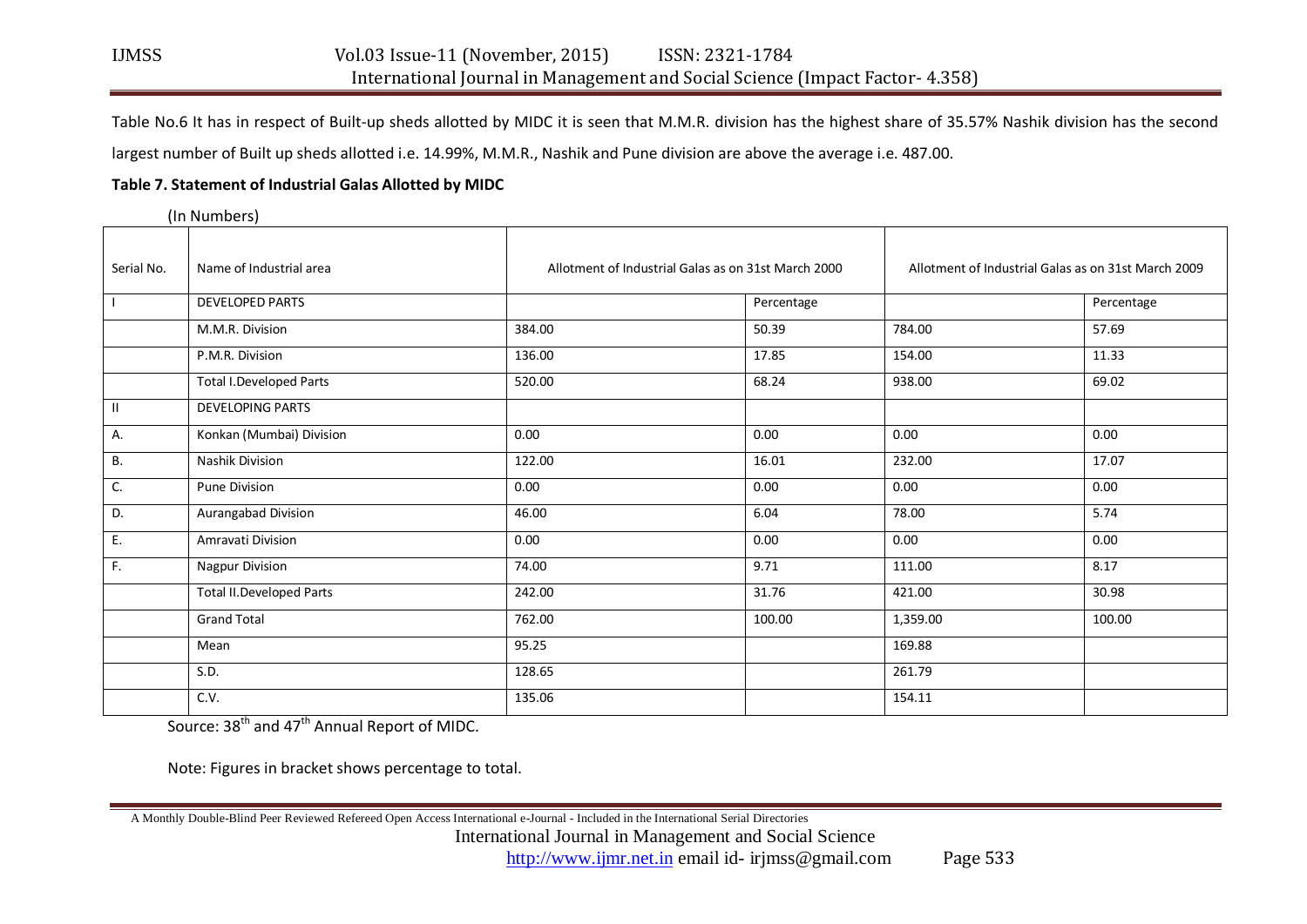It is observed from Table no. 7, the industrial galas were allotted by MIDC again M.M.R. division ranks on first position with 57.69%, second position secured by Nashik division with 17.07% and least position secured by Amravati division. As far as disparity regarding the industrial galas allotted is to be concern, the disparity has grown up from 135.00 in the year 1999-00 to 154.11 in 2008-09.

## **Findings:**

- 1. Division-wise infrastructural development has shown disparity M.M.R, Konkan, P.M.R division occupied high position C.V. shows this variation.
- 2. The study shows there has been inter-divisional imbalance in all works done by MIDC.
- 3. The growth trend high in respect of developed division as compare to developing division.
- 4. The process of various plot allotment is lengthy.
- 5. The differential premium areas for plots, water, etc. are low they are require to high.
- 6. The MIDC has been established for balance industrial growth in the state of Maharashtra. But till date they have not achieved the goal.
- 7. The activities of MIDC are concentrating in developed parts and konkan division.
- 8. The considerable volume of various developments has been taken place in various divisions.
- 9. Insufficient built-up sheds, commercially sheds etc seen in developing divisions.
- 10. The degree of imbalance of development activity has also seen in various indicators.
- 11. Housing activity was not seen in developing divisions in the state.

## **Suggestions**:

It is require that MIDC to develop more and more industrial infrastructure in industrially developing areas to reduce industrial infrastructural disparity. There is also need of professional attitude of MIDC for their objectives more works require in rural areas.